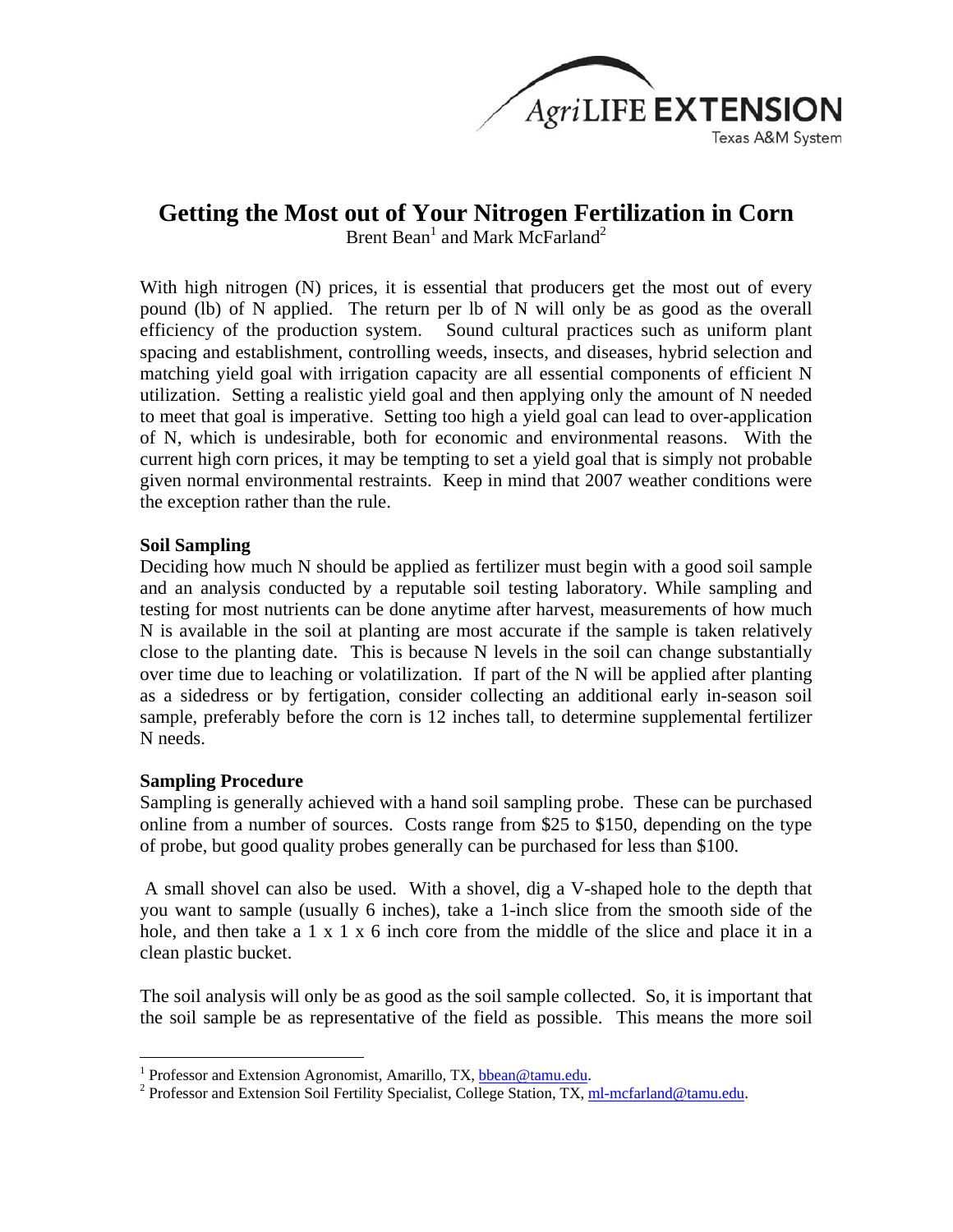samples collected the better. It is particularly important that separate soil samples be collected from those areas of the field with known soil differences or a history of production and/or management differences. In each area that is identified, collect 10 to 15 subsamples, place these in a clean plastic bucket to form a composite sample, mix this sample, and then take a subsample from the bucket and place it in a soil sample bag. Bags can be obtained from any of the soil labs. If an early in-season sample is collected following a banded N application made prior to sampling, it is a good idea to collect the subsamples at pre-determined positions relative to the corn rows. This prevents biasing the results based on the location of the N band. One way of accomplishing this task is to collect consecutive subsamples in a pre-determined pattern relative to the corn row. For example, subsample 1 should be collected in the corn row, subsample 2, five inches from the corn row, and subsample 3, ten inches from the corn row. Continue this pattern until subsamples have been collected every five inches between two corn rows.

### **Sample Handling Prior to Analysis**

If soil samples are wet and cannot be delivered to the soils lab within two days, the samples should be refrigerated or air dried. Do not allow soil samples to be exposed to temperatures above 75°F for any significant period of time. Be sure that all samples are properly labeled and soil forms are clearly filled out expressing the desired soil analysis.

## **Depth of Sampling**

Historically, soil samples for fertilizer recommendations have been collected from a depth of 6 inches, although some labs request an 8-inch sample. This "surface" sample is important for measuring nitrogen, but also to test for other less mobile nutrients (phosphorus, potassium and micronutrients). However, because it is so soluble, plant available N can be deeper in the soil profile. To account for this N, it is strongly encouraged that deeper soil samples be collected. Samples from several depths (0-6 inches, 6-12 inches, 12-18 inches) can be collected and tested from a field to better estimate residual soil N. In some states, deep soil testing for N is routine.

The condition of the soil will largely determine the ease with which deeper soil samples can be collected with a hand probe. Usually, both 0 to 6 and 6 to 12 inch samples can be collected easily. When possible, a 12 to 18 inch or even a 12 to 24 inch sample is desirable. Any N found at a depth of 0 to 24 inches can be subtracted directly from the amount of N normally applied as fertilizer. Better Harvest, Inc. a consulting firm out of Dumas, routinely collects soil samples to depths of 0 to 10 inches and 10 to 20 inches. In the 10 to 20 inch soil samples, collected prior to planting from 86 corn fields in 2007, an average of 28 lbs of nitrate N was found. At a cost of \$675 ton/anhydrous and \$415/ton UAN (32-0-0), this is a potential savings of \$11.65 and \$18.14 per acre, respectively, depending on N source. Regardless of how deep the soil sample is collected, be sure to record the sampling depth on the soil sampling form so that the soils lab, your consultant, or you can calculate the amount of residual N in the field from the sample.

### **Interpreting the Soil Analysis**

A soil sample analysis will report nutrients, including N, in parts per million (ppm). The ppm value is then converted to lb of nutrient per acre. In the case of N, this is usually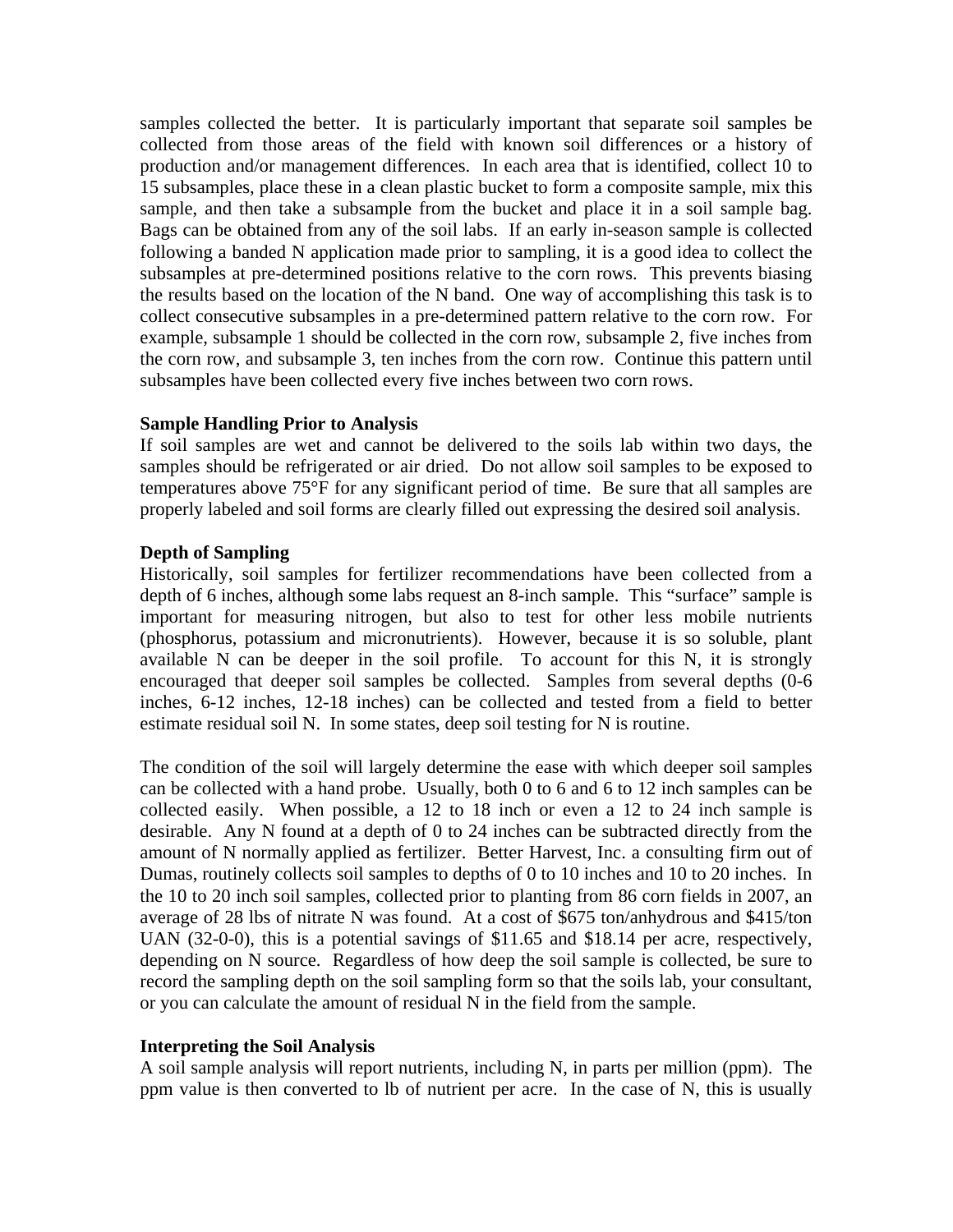reported as ppm nitrate-N. The conversion formula from ppm N to lbs of N per acre is dependent on the bulk density of the soil. In general, one acre of soil at a depth of 1 ft (acre-ft) is considered to weigh approximately 4 million lbs. Some labs will assume a different bulk density which in turn results in a slightly different weight for the soil. This is why the same ppm value reported by two labs may give slightly different lbs of N per acre. If one assumes an acre-ft of soil weighs 4 million lbs, the conversion factors for different soil sampling depths are as follows:

| <b>Sampling Depth</b><br>(inches) | ppm | <b>Multiply ppm by</b> | lb/acre |
|-----------------------------------|-----|------------------------|---------|
|                                   |     |                        |         |
|                                   |     | 2.66                   |         |
|                                   |     | 3.33                   |         |
|                                   |     |                        |         |

### **Nitrogen Application**

Once residual soil N has been determined, a fertilization strategy can be developed. All of the N needed to reach the yield goal can be applied in a single preplant application, or in a combination of preplant plus multiple applications throughout the growing season. Multiple N applications generally result in more efficient N use. When N is applied in a single preplant application the following can reduce its effectiveness:

- 1. Denitrification Nitrate is converted to a gaseous form of N. Occurs when oxygen levels in the soil are low due to compaction or waterlogging.
- 2. Immobilization or tied-up Occurs when large amounts of plant residue are present.
- 3. Leaching below the root zone Mostly a problem in sandy soils or when a abundance of rainfall or irrigation occurs after N has been applied.

In fields tested by Better Harvest, Inc. from 1998 to 2006, the best yield and N use efficiency were achieved in those fields where no N was applied prior to plant emergence (Figure 1) (with the exception of N as starter or as a herbicide carrier). Although there was not a direct comparison of N application timing in the same field, these data do support the argument for applying the majority of the N fertilizer in-season.



Preplant N application is probably most appropriate in no-till or minimum tillage systems where heavy residue is present, or when N residual is especially low. Application of N to the crop residue should help speed up the degradation of the residue. If a preplant herbicide application is needed, 20 to 30 lbs of N could be applied with the herbicide treatment. In general, it is best to limit the amount of N applied preplant to no more than a third of the total N needed to meet the yield goal. If soil test analysis indicates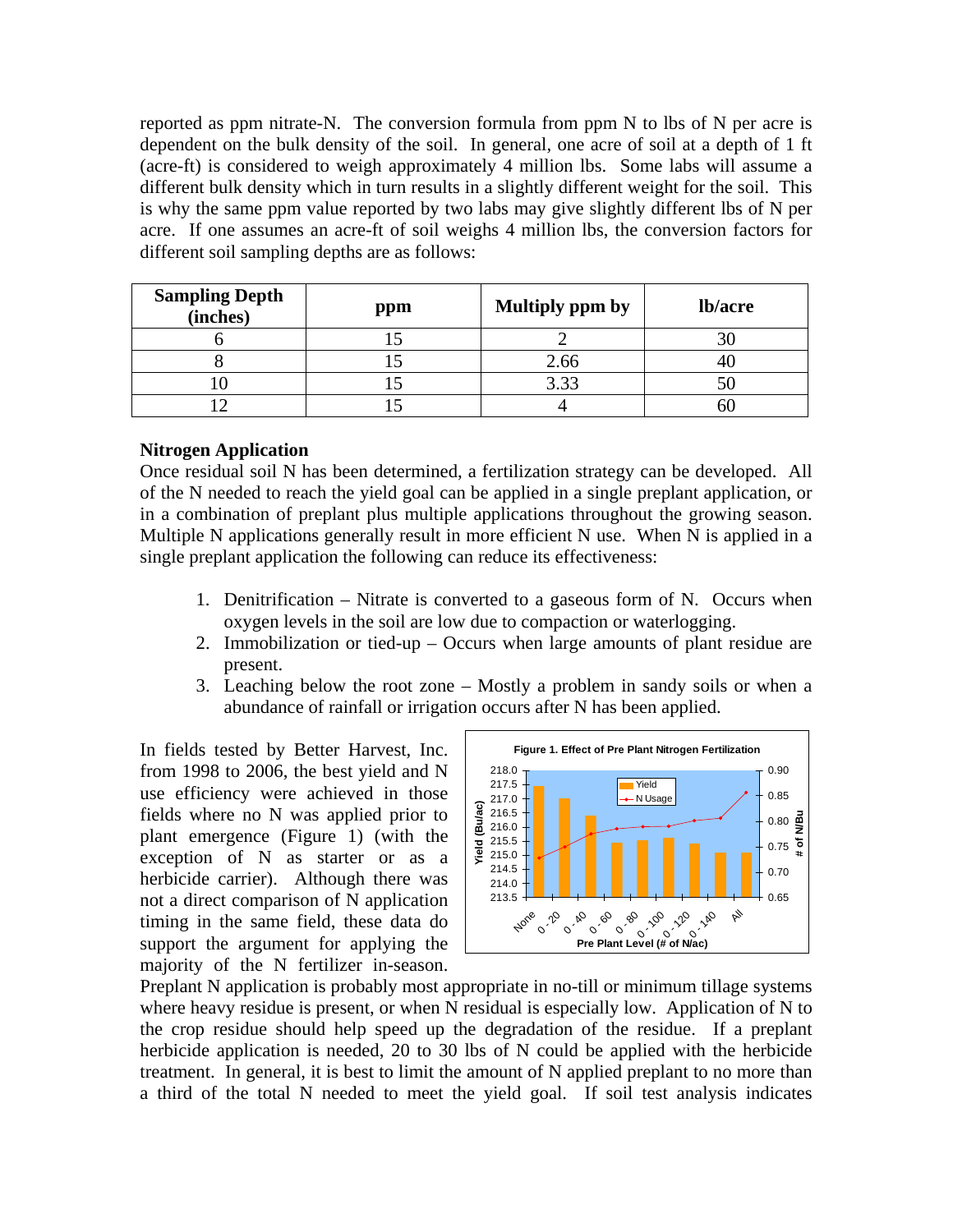sufficient N in the top six inches of the soil profile, even less N should be applied preplant.

## **Using Anhydrous Ammonia**

Currently anhydrous ammonia  $(NH_3)$  is significantly less expensive that other forms of N. Since it is generally much easier to apply NH<sub>3</sub> preplant compared to in-season, more N will likely be applied preplant this year. In strip-till corn, often the  $NH<sub>3</sub>$  is placed 6 to 8 inches below the anticipated seed placement. Care should be taken to prevent significant  $NH_3$  from being present too close to the seed at planting. When  $NH_3$  is applied to cool, dry soil the nitrification process that converts the NH3 to nitrate is slowed. The  $NH_3$  also tends to move further away from the injection point in dry soil. To prevent injury to germinating or seedling corn, NH3 should be applied at least 2 weeks and preferably 4 weeks prior to planting. It is best to not apply more than 100 lb N/acre as NH<sub>3</sub>. If more than 100 lb N/acre is applied, then apply enough irrigation to wet the soil to a depth of 12 inches. This will speed up the nitrification process and help prevent root burn.

## **In-Season Nitrogen Application**

To optimize the timing of multiple N applications, it is helpful to know when N is being used by the corn plant (Figure 2).



**Figure 2. Nitrogen use by Corn.** Credit: Iowa State University Extension.

Corn uses very little N from the time of seed germination to about the 6-leaf stage (six visible leaf collars) or about 10 inches tall. However, when planted in cool soils, the combination of N and P applied as a starter has shown to improve establishment and root development. The best method for applying N as a starter is injecting the fertilizer 2 inches deep and 2 inches to the side of the seed furrow. Recent research from Kansas has shown almost as good a result when the fertilizer is dribbled onto the soil surface 2 inches